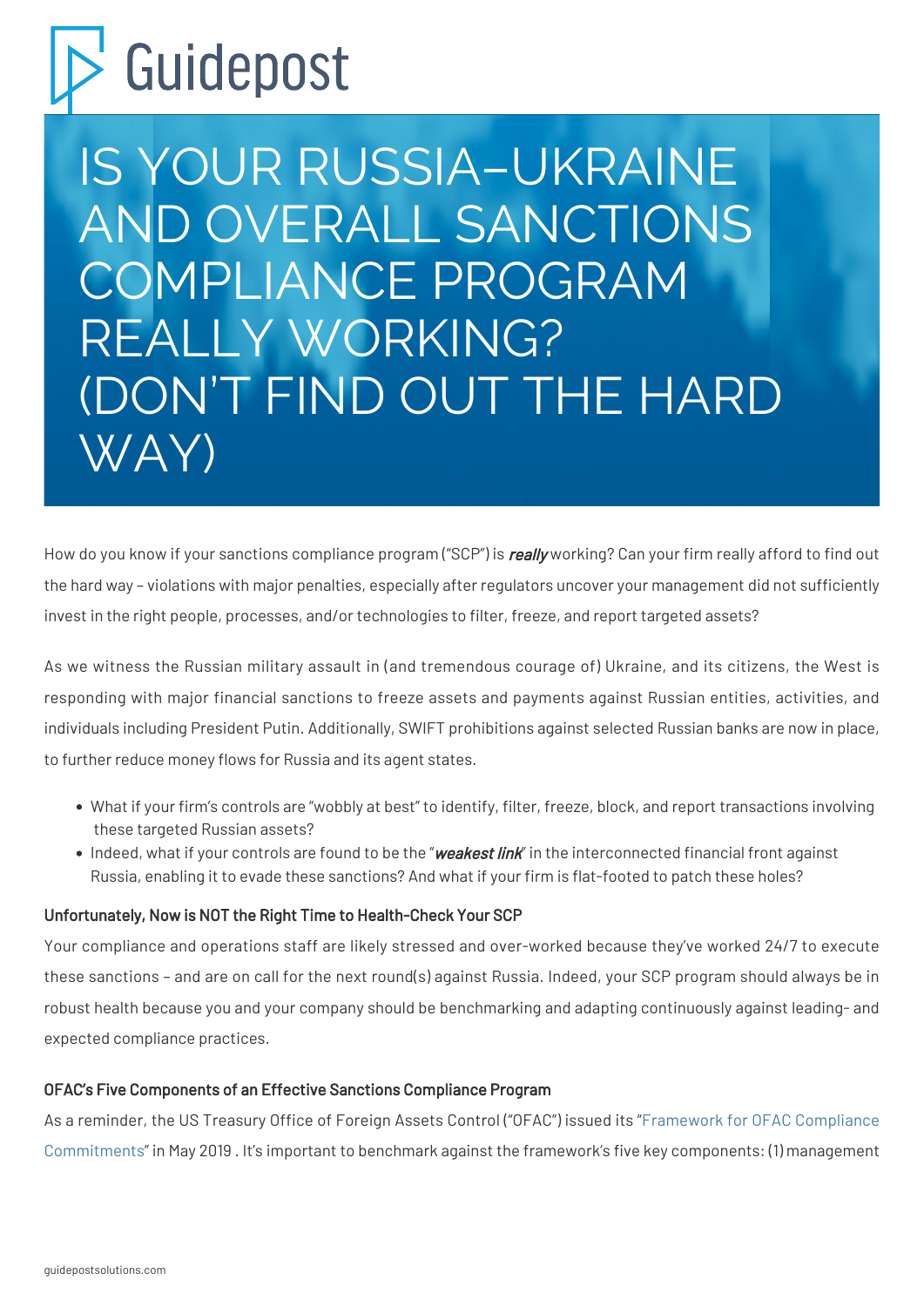commitment; (2) risk assessment; (3) internal controls; (4) testing and auditing; and (5) training.

Management commitment is the most important.

# 1. Management Commitment

Isn't this always the case, and hopefully not a surprise, how important management commitment and culture is – especially to OFAC and other regulators which discover, investigate, and then enforce major penalties for sanctions violations. Easy to say, very difficult to demonstrate the right culture.

OFAC expects senior management to:

- Review and formally approve your SCP
- Ensure compliance teams possess sufficient authority and autonomy to deploy your SCP procedures, with direct reporting lines between the SCP function and senior management
- Fund compliance with adequate resources (human capital, expertise, information technology customized to your operations, markets, and other factors affecting your company's overall risk profile)
- Live and breathe a "culture of compliance", including whistleblower processes, and reporting, without retaliation; and disciplines for misconduct and prohibited activities
- Demonstrate prompt corrective action over apparent OFAC and other violations and report these voluntarily to OFAC and others
- Address the root causes of past apparent violations with systemic solutions

If your firm is global, are your filtering tools and processes enabling you to globally filter, block, and report consistently, fully and timely? What if your SCP program and tools work well in one geography, but not universally, unintentionally allowing Russian (or other) assets to slip through?

#### 2. Risk Assessment

Risks in sanctions compliance are potential threats or vulnerabilities that, if ignored or not properly handled, can lead to OFAC and other violations, negatively affect your reputation and worse, enable evasion. Take a risk-based approach when designing or updating a SCP. Ongoing "risk assessments" should identify potential OFAC issues and should drive your SCP procedures, internal controls, and training to mitigate such risks.

Risk assessment examples include: (i) customers, supply chain, intermediaries, and counterparties; (ii) your products and services, including how and where they fit into other financial or commercial products, services, networks, or systems; and (iii) how the interaction of (i) and (ii) can exacerbate these risks further.

#### 3. Internal Controls

Effective SCPs include internal controls, such as policies and procedures to identify, interdict, escalate, report, and keep records pertaining to prohibited activity by OFAC and others. Internal controls to outline clear expectations, define procedures and processes (including reporting and escalation chains), and minimize the risks identified by your sanctions risk assessments.